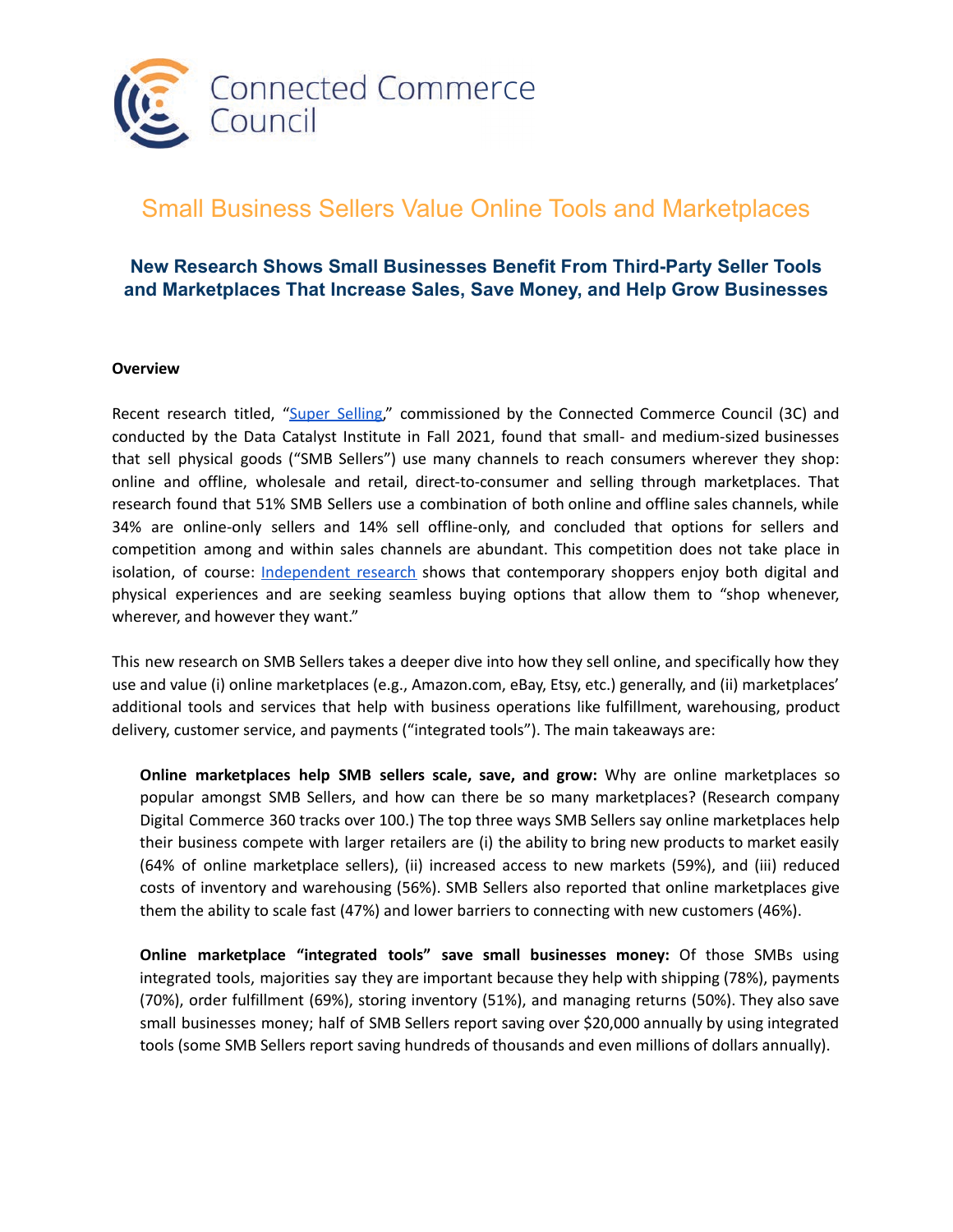**Small businesses sell through many diverse online marketplaces:** A majority of SMB Sellers (58%) use an online marketplace, and of those, three-quarters use more than one at the same time. Amongst those that use online marketplaces, the most popular is Amazon (83%) followed by many other options that include eBay (59%), Walmart Marketplace (36%), Etsy (30%), and Target Plus (20%). SMB Sellers also reported using other marketplaces such as Poshmark, Houzz, ASOS, Mercari, OfferUp, Newegg, and Discogs.

**Most online marketplace SMB Sellers also sell through other distinct sales channels:** A majority (58%) of SMB Sellers that use online marketplaces also sell through a business-owned web store (e.g., hosted by Shopify, Squarespace, etc.), and about one-third sell directly through social media (37%) and delivery apps (33%) that connect customers to both stores and delivery drivers (e.g. DoorDash for food, Drizly for alcoholic beverages, NowRx for prescription medication). None of these are exclusive; in fact, our [earlier research](https://datacatalyst.org/wp-content/uploads/2021/12/DCI-Super-Sellers-FINAL-V2-Oct-2021.pdf) estimated that the average SMB Seller uses five distinct sales channels.

**Amazon.com marketplace is very popular, yet Amazon SMB Sellers have many options and also sell through other distinct sales channels:** We know from [previous research](https://datacatalyst.org/wp-content/uploads/2021/12/Super-Sellers-Fall-2021-FINAL2.pdf) that 100% of SMB Sellers using Amazon's Online Marketplace also use at least one other sales channel. Here, we found that a majority (63%) of SMB Sellers that use Amazon.com's marketplace also sell through a business-owned web store (e.g., hosted by Shopify, Squarespace, etc.), and just over one-third sell directly through social media (40%) and delivery apps (37%) that connect customers to both stores and delivery drivers (e.g. DoorDash, Drizly, etc.).

In summary, we found that SMB Sellers that use multiple sales channels value online tools and marketplaces highly. SMBs frequently sell using more than one marketplace. This affirmed our [previous](https://datacatalyst.org/wp-content/uploads/2021/12/Super-Sellers-Fall-2021-FINAL2.pdf) [research](https://datacatalyst.org/wp-content/uploads/2021/12/Super-Sellers-Fall-2021-FINAL2.pdf) that SMB Sellers tend to sell in as many places as they can connect with buyers, with the typical seller using five sales channels, both online and offline ([other research](https://www.deloittedigital.com/content/dam/deloittedigital/us/documents/offerings/offerings-20220125-insightiq-ccia-consumer-preferences-embrace-a-mix-of-physical-and-digital.pdf) shows this also benefits shoppers). We also found that additional "integrated tools" offered by online marketplaces are incredibly popular and deliver real value to SMB Sellers in the form of simplification and cost savings.

#### **Top Findings**

#### *SMB Sellers and Online Marketplaces*

- The two most popular (not mutually exclusive) online selling channels for SMB Sellers are business-owned web stores (59%) and online marketplaces (58%).
- Of those SMB Sellers using online marketplaces, 75% use more than one of them.
- While SMB Sellers selling through online marketplaces report selling through multiple other channels, 92% say those sales are valuable and important to the success of their business.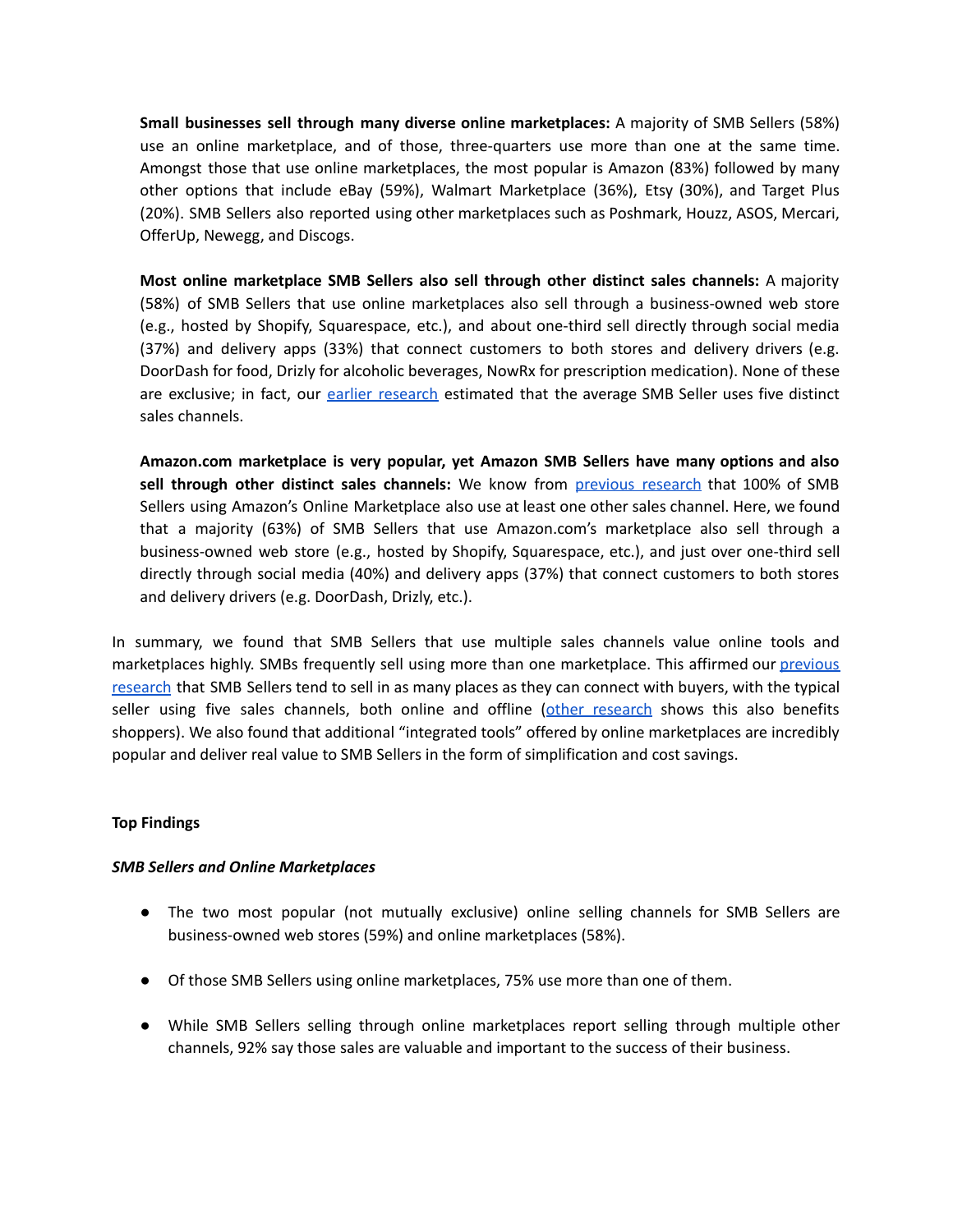- 58% of all SMB Sellers that sell on online marketplaces also sell through a business owned web store (e.g., hosted by Shopify, Squarespace, etc.).
- The vast majority (79%) of SMB Sellers believe that retailers have the right to feature store-branded products where they please in their stores (i.e. shelf placement), while only 14% say that retailers shouldn't be allowed to promote their own products over third party products.
- SMB Sellers use many different online marketplaces, including Amazon.com (83%), eBay (59%), Walmart Marketplace (36%), Etsy (30%), and Target Plus (20%).
- 82% of SMB Sellers that sell on the Amazon.com marketplace also use at least one additional online marketplace, including eBay, Walmart Marketplace, Etsy, and Target Plus.
- 63% of SMB Sellers that sell through Amazon.com's marketplace also sell through a business owned web store (e.g., hosted by Shopify, Squarespace, etc.).
- Amongst Amazon marketplace SMB Sellers, 85% say Amazon Prime is valuable and important to the success of their business.
- 83% of SMBs selling on online marketplaces use at least one "integrated tool" that helps with business operations like fulfillment, storage, and invoicing.
- Among the SMB Sellers using "integrated tools" offered by online marketplaces, 61% use Fulfillment by Amazon (FBA), 34% use Walmart Fulfillment Services, 32% use eBay Labels, and 26% use Etsy Payments.
- 66% of SMB Sellers that use Fulfillment by Amazon (FBA) also use at least one other online marketplace integrated tool, including 41% that also use Walmart Fulfillment Services.

### *SMB Sellers Benefit from Online Marketplaces*

- The top three ways SMB Sellers say online marketplaces help their business compete with larger retailers are the ability to bring products to market easily (64%), increased access to new markets (59%), and reduced costs of inventory and warehousing (56%).
- 92% of SMB Sellers that sell on the Amazon.com marketplace say it is valuable and important to how their business sells goods.
- A majority of SMBs using integrated tools say they are important because they help with shipping (78%), payments (70%), order fulfillment (69%), storing inventory (51%), and managing returns (50%).